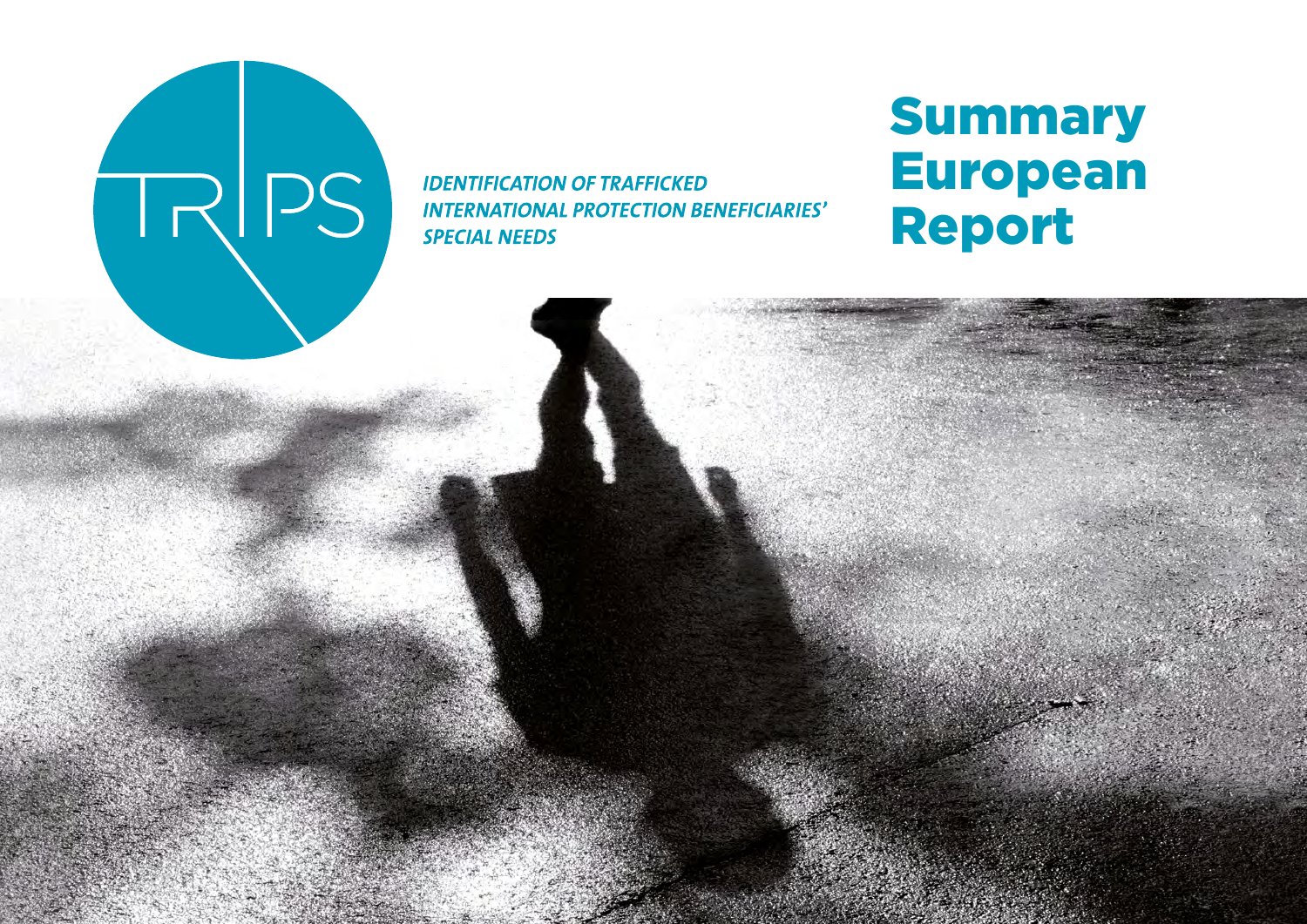

# **Disclaimer**

This document is produced as part of the project TRIPS – *identification of TRafficked International Protection beneficiaries' Special needs*. This report was funded by the European Union's Asylum, Migration and Integration Fund. The content of this report represents the views of the author only and is his/her sole responsibility. The European Commission does not accept any responsibility for use that may be made of the information it contains.

# Partnership

The project TRIPS – *identification of TRafficked International Protection beneficiaries' Special needs* is a two years project implemented by Forum réfugiés-Cosi, the project coordinator, and its European partners Churches' Commission for Migrants in Europe (CCME), Italian Council for Refugees (CIR), Immigrant Council of Ireland (ICI), Organization for Aid to Refugees (OPU). The French Office for the Protection of Refugees and Stateless persons (OFPRA), the French Office of Immigration and Integration (OFII), the Council of Europe (Secretariat of the Group of Experts on Action against Trafficking in Human Beings - GRETA), and Amicale du Nid are associated to this project as European experts.

# Acknowledgments

The TRIPS project's partnership, composed of the five organizations, would also like to thank in particular the French Office for the Protection of Refugees and Stateless Persons (OFPRA), the French Office of Immigration and Integration (OFII), the Council of Europe (Secretariat of the Group of Experts on Action against Trafficking in Human Beings – GRETA), Amicale du Nid as well as participants to national focus groups for their very valuable inputs and contributions. Last but not least, this report has attributed a central place to the invaluable information provided by the interviewed beneficiaries of international protection who were victims of trafficking, and who had experienced first-hand the asylum and integration process in the studied countries. With humility and appreciation, this report includes the voices of the vulnerable and often silent people who are the focus of the TRIPS project.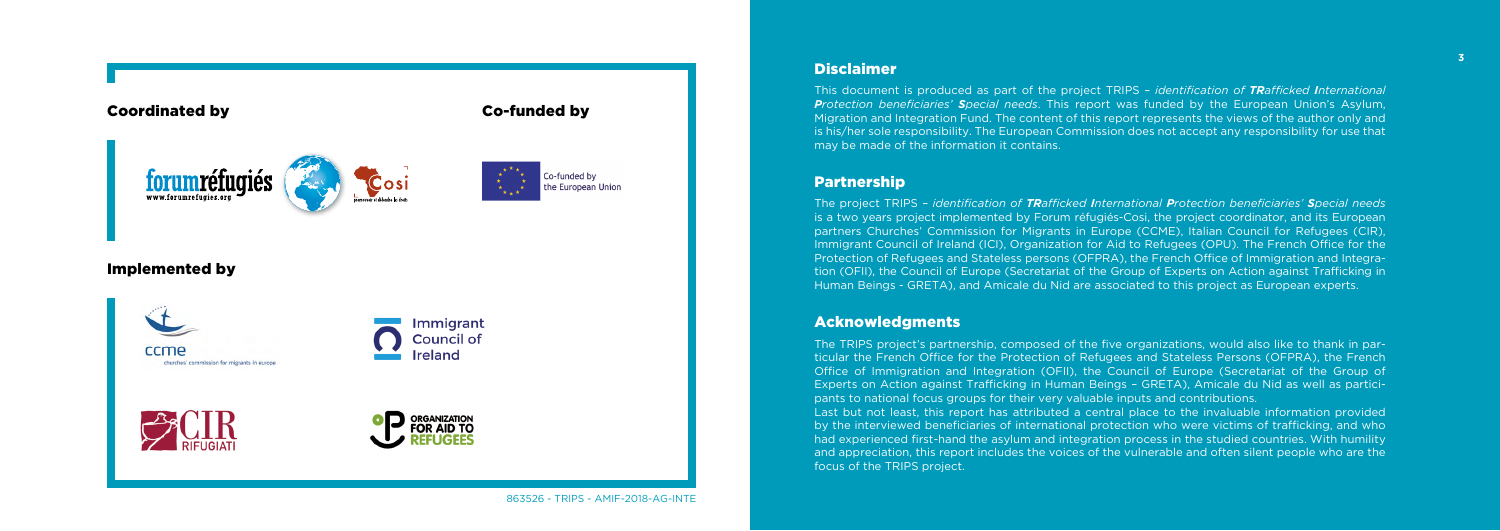# Executive Summary

TRIPS – *identification of TRafficked beneficiaries of International Protection Special needs* is a two-year project co-funded by the European Union under AMIF-2018-AG-INTE and implemented by Forum réfugiés-Cosi, the project coordinator, and its European partners Churches Commission for Migrants in Europe, Immigrant Council of Ireland, Italian Council for Refugees, and Organization for Aid to Refugees.

The French Office for the Protection of Refugees and Stateless Persons, the French Office of Immigration and Integration, the Council of Europe (Secretariat of the Group of Experts on Action against Trafficking in Human Beings - GRETA) Amicale du Nid have supported the project as European expert organizations. They participated in the European meetings of the project and provided advice and feedback on the elaboration of the European deliverables of the project, including the European report, the European summary report and the European toolbox for practitioners.

This transnational project aims at identifying and better addressing the specific needs of trafficked international protection beneficiaries in relation to the integration process, both at European Union (EU) and national levels. This project follows up a previously implemented transnational project coordinated by Forum réfugiés-Cosi, *TRACKS* - *identification of TRafficked Asylum seeKers' Special needs* (2016-2017)*,* and co-financed by the European Commission.

After getting an international protection status related or not to the trafficking situation, the victims enter into an integration process. The European Qualification Directive of December 2011 that came into force on 22 December 2013 grants specific rights to beneficiaries of in ternational protection. It also specifies that when implementing the Directive, the Member States shall take into account the specific needs of vulnerable people including the victims of human trafficking after an individual evaluation of their situation. However, the integration

of beneficiaries of international protection leads to interconnected challenges which call for a comprehensive approach including access to rights, to housing, to training, to the labour market, and psycho-social support. Despite the fact that the identification, the protection and the integration of victims of trafficking are at the core of the European agenda, the link with international protection has been less addressed.

The project examined how to ensure tailored support to trafficked international protection beneficiaries in their integration process taking into account their specific needs and their vulnerable situation, which do not stop after getting international protection. TRIPS aimed at giving visibility and raising awareness among relevant actors involved in the integration mechanisms and procedures at both European and national levels, as well as giving a voice to victims of trafficking in identifying their specific needs in relation to the integration proce dures in the participating EU Member States. The objective was also to improve the capaci ties of practitioners to identify and respond to specific needs of victims related to integration through the exchange of practices and the development of innovative tools. Finally, the project contributed to more consistency and coherence throughout EU Member States in the way trafficked beneficiaries of international protection are accompanied and supported.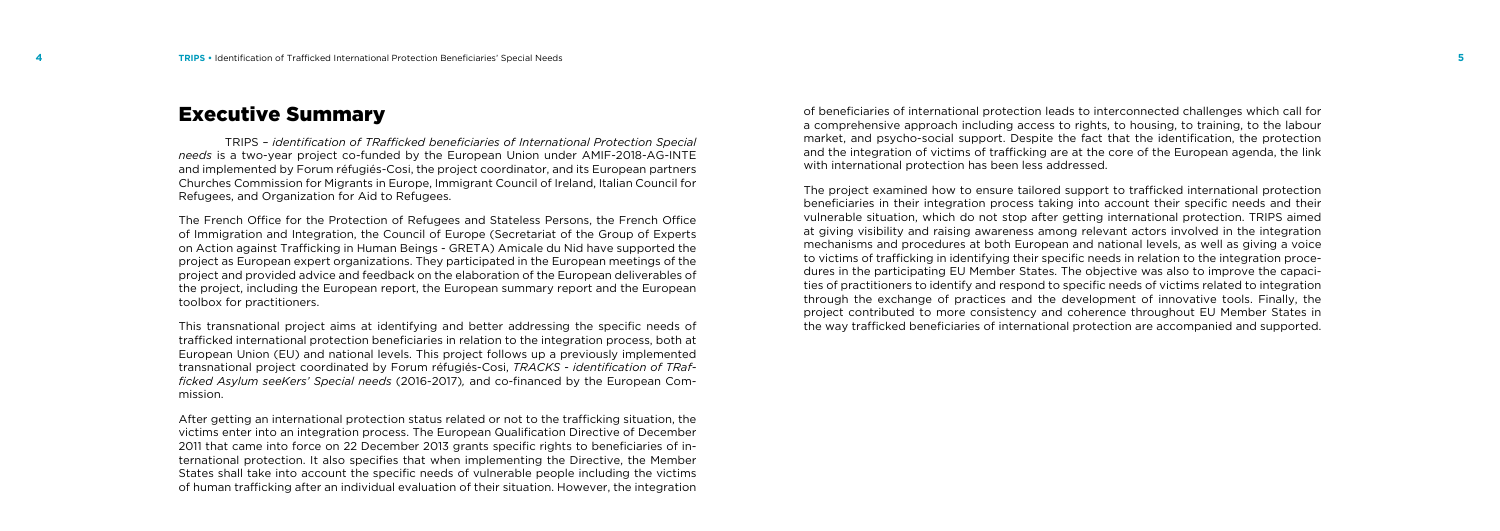project. In Czech Republic, critical issues and challenges are reported on data collection of victims of human trafficking. Annual statistics on trafficking do not include asylum seekers or beneficiaries of international protection. In Italy, although some statistics on victims benefitting from assistance and protection are available, no coordination is ensured among the different databases. In France, only data on residence permits granted to victims who filed a complaint and on presumed victims supported by NGOs are available. In Ireland, some relevant information with regards to international protection beneficiaries affected by human trafficking could be obtained from the International Protection Appeal Tribunal, which publishes their decisions in anonymized form, and some data is also produced by the National Referral Mechanism.

#### **Identification of victims of trafficking in the integration process**

Looking at the implementation of Article 20(3) and (4) of the recast Qualification Directive, the study has demonstrated that in the four countries covered by the study, there is no proper assessment of victims of human trafficking's special needs, after being granted an international protection status. In France and Czech Republic, there is no legal provision; in Italy there is no designated competent authority, and a lack of clear process of vulnerability screening is reported in Ireland. The Evaluation report of the recast Qualification Directive underlines the general reuse of the vulnerability assessment made during the asylum procedure. The four countries have developed different action plans or strategies in order to address these gaps, including specific action for victims of human trafficking or vulnerable international protection beneficiaries.

Furthermore, all four countries covered by the study report important challenges relating to the information sharing on victims' special needs, including between asylum and integration authorities. In order to ensure continuum of care for trafficked international protection be neficiaries, the role of NGO and social workers is crucial to either alert authorities on victims' needs or refer cases to appropriate services.

# Main Findings of the project

#### **Legal framework**

The analysis of the legal framework applicable reveals that the four States covered by the study, except Ireland, have transposed the recast Common European Asylum System, including the recast Qualification Directive of December 2011. Ireland participated in the original Qualification Directive, as well as the original Asylum Procedure Directive and recently joined in 2018 the recast Reception Directive. Moreover, Italy has been through recent reforms and several kinds of residence permits linked to the asylum procedure and the reception conditions have been introduced. The four States have also transposed the EU le gislative texts relating to human trafficking as the Anti-Trafficking Directive and the Victims' Rights Directive. Moreover, the EU action on fighting human trafficking, on enhancing inte gration and inclusion of third-country nationals, and EASO's work provide global guidelines to the EU Member States in their national policies. Furthermore, the UN Palermo Protocol, the Council of Europe Convention on Action against Trafficking in Human Beings, and the Convention and Protocol relating to the Status of Refugee provide a valuable and common legal background and framework to the States covered by this study, to address the triple nexus of human trafficking, international protection and integration.

#### **Trends and statistics**

The collection of comprehensive and disaggregated data on human trafficking remains a challenge at EU and national level. The European Commission data report released in 2020 provides partial, but updated, statistics on victims registered in the EU in 2017-2018. Although data collection is improving in the four countries, each Member State collects data at national level in an inconsistent manner making any comparative approach impossible. None of the Member States covered by the study collect detailed data on the target group of the TRIPS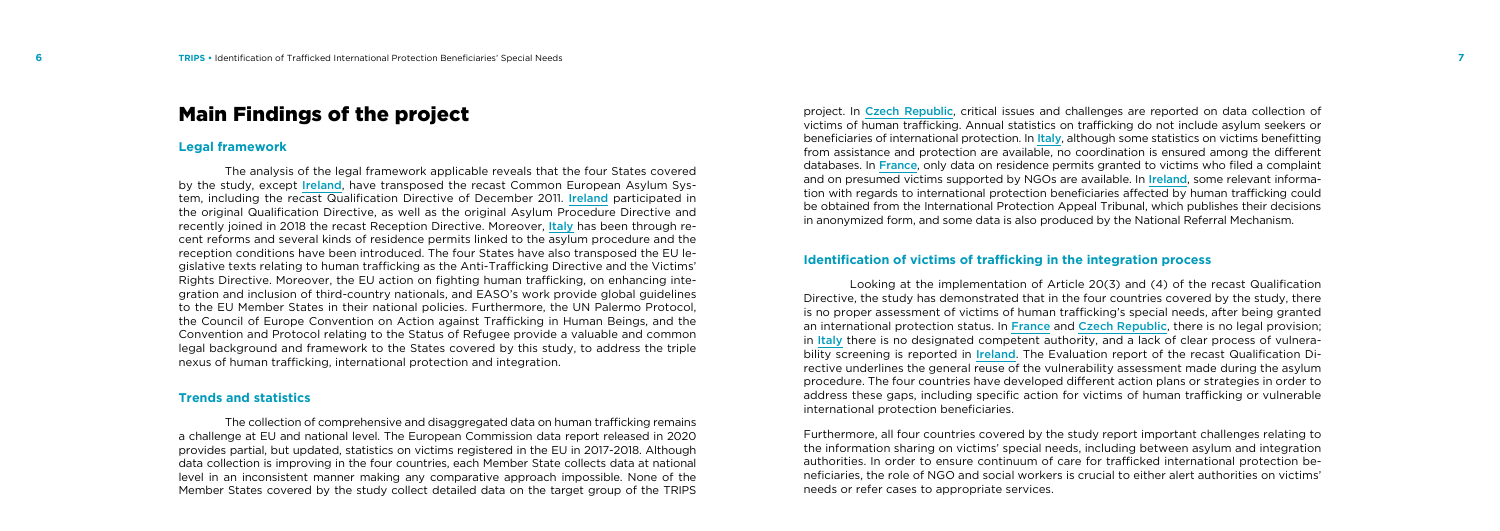inconsistent decisions by authorities and lack of training on human trafficking have been reported in these countries. As for other beneficiaries of international protection, family reu nification entitlements and procedures have a great impact on the integration process. Ad ditional difficulties can be observed for trafficked international protection beneficiaries such as the lack of trustworthy contacts in the country of origin, the vulnerability of the applicants and their family members, and the safety of the children as a source of fear and concern.

#### **Access to safe housing**

In addition to the common challenges faced by vulnerable people across EU to ac cess adequate and affordable housing, trafficked international protection beneficiaries face additional obstacles to benefit from durable and safe housing. In Czech Republic, France and Italy, common provisions are generally applied to trafficked international protection beneficiaries, but specialized housing solutions are only made available in small numbers. The three countries report general obstacles to access safe housing due to lack of places, long delays, safety, financial capacity, and language barriers. While Italy demonstrates to have the most adapted common framework to trafficked international protection beneficiaries and France intends to develop promising specialized places for trafficked women international protec tion beneficiaries, Ireland deplores a lack of provision to ensure access to appropriate and safe accommodation for international protection beneficiaries exposing them to discrimina tion practices and risk of destitution.

#### **Medical and psychological assistance**

All Member States covered by the study provide access to healthcare and the pu blic health insurance system under the same eligibility conditions and to the public health insurance system as nationals, with different specific measures to facilitate access. However, none of them include specific provisions for trafficked international protection beneficiaries. Common challenges relating to administrative procedures, language barriers, lack of specia -

#### **Coordination between the National Referral Mechanisms and the international protection system**

Although Czech Republic, Ireland, and Italy have a National Referral Mechanism, (NRM) there is no consistency in the coordination with the international protection system. On the one hand, the Czech NRM only covers the victims who were exploited in the country<sup>1</sup> and the Irish NRM excludes asylum seekers from the NRM. On the other hand, the Italian NRM, although not fully implemented, includes asylum seekers and beneficiaries of interna tional protection in the referral. France does not have a NRM. Moreover, the study highlights important differences between status and rights if the victim is protected with a specific re sidence permit for victim of human trafficking or is granted an international protection status which can impact the integration perspectives of the victims.

#### **Access to social rights and benefits**

Despite the provisions in the recast Qualification Directive on access to social rights and housing, important obstacles and challenges are reported in the four Member States exposing trafficked international protection beneficiaries to risk of (re)trafficking. Different systems and services are proposed in each Member State. In order to access social rights and protection, the issuing of a residence permit and/or civil documentation are key steps, espe cially in France and Italy. Important challenges and delays are reported in these two countries which can expose victims to destitution or risk of (re)trafficking. The four EU Member States provide the same social protection rights to international protection beneficiaries as for nationals, but there is no facilitation or special provisions for trafficked international protection beneficiaries. Challenges relating to complex administrative procedures, delays,

<sup>1</sup> Presumed victims of trafficking in human beings over the age of 18 can be included in the Programme for Support and Protection of Victims of Trafficking. Next to Czech citizens, a third-country nationals or a EU citizens who are presumed victims of THB in the territory of Czech republic or have been brought to Czech republic for this purpose can participate in the programme.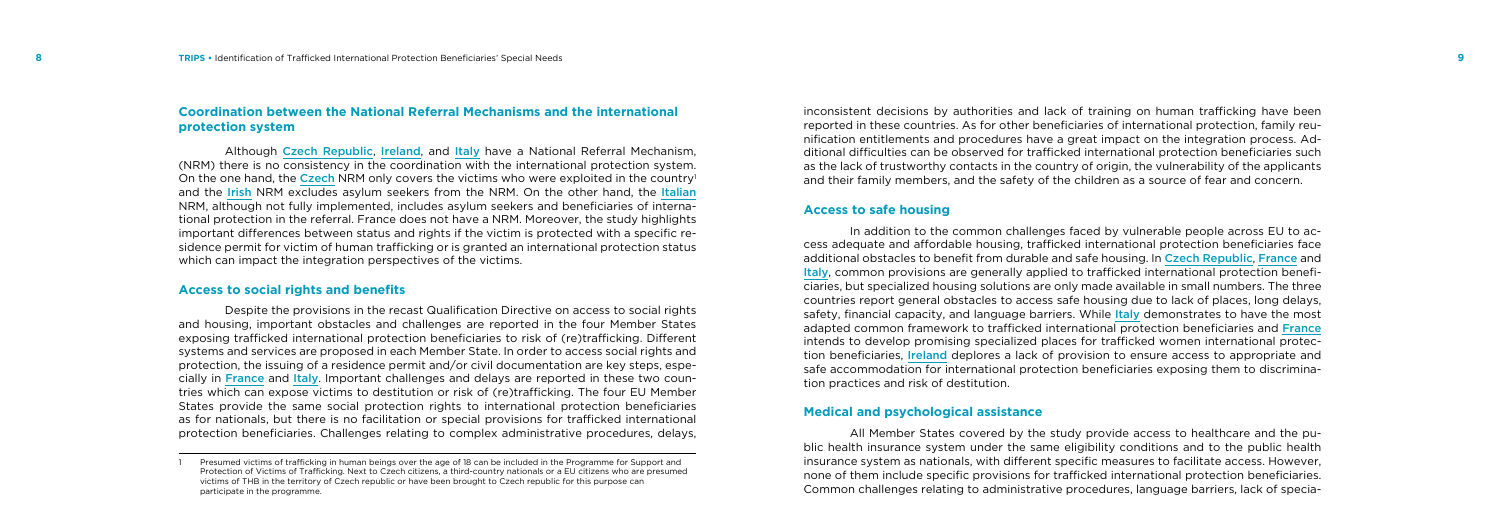#### **Impact of the COVID-19 crisis**

The pandemic has greatly impacted the integration process of many beneficiaries of international protection. In Italy, an increase in the delay to issue residence permits and to access housing have been observed. The suspension of language courses and other inte gration activities have been reported in Italy and in France. Moreover, in France, there are concerns about a 6-month delay in the global integration process of the beneficiaries. The interruption of the integration dynamic created by the pandemic and the restriction mea sures may have exposed them to an increased risk of destitution and (re)trafficking. Further more, while several activities and services have been developed online, the study has also highlighted difficulties in accessing digital platforms due to a lack of devices or appropriate assistance.

- Early identification and appropriate environment
- Assistance and support during asylum procedure
- Adapted asylum procedures to victims' special needs

#### **Special needs related to the integration process identified by interviewed trafficked international protection beneficiaries.**

A specific approach of the project was the conscious effort to evaluate existing practices not only from the perspective of organisations which are supporting trafficked vic tims benefitting from international protection, but also from these victims´ own perspective. The national partners therefore interviewed the international protection beneficiaries direc tly to ask for an evaluation of what they had experienced. While these interviews were less numerous than initially planned due to COVDI-19 pandemic, they offer important insights.

The results of the interviews will be presented in more detail in the specific chapters, but main aspects can be highlighted as follows:

lized professionals and adapted services for victims of human trafficking are deplored in the four EU Member States.

#### **Empowerment of trafficked international protection beneficiaries**

Different national mechanisms to support international protection beneficiaries in accessing employment and education are in place in the four EU Member States, but no spe cific provisions are planned for trafficked international protection beneficiaries. In Czech Re public, Italy and France, the international protection beneficiaries can refer to specific assistance provided by national and/or local authorities and institutions, including interviews with them to determine their needs and specific actions to facilitate access to the labour market. In Ireland, beneficiaries can access the support provided to nationals. In addition, in the four EU Member States, specific programmes have been developed by NGOs to support access to employment. Moreover, while assistance in accessing employment provides an important opportunity to inform about workers' rights in order to prevent exploitation situations, Czech Republic, France and Italy report information provision on labour law. Language barriers represent the main obstacle to training and employment opportunities which is addressed language courses in Czech Republic, Italy and France. In Italy, the study highlights that better language skills also represent a way to prevent labour exploitation situations and an em powerment for former victims. Recognition of skills is provided in all Member States although issues are reported on the procedures. The study underlines the importance of accessing a durable and paid job position to ensure basic needs and avoid (re)trafficking. At the same time, trafficked international protection beneficiaries may need time to recover before en gaging in professional integration, but they also face pressure to accept any job to cover the costs related to their integration process and procedures. Furthermore, parenting issues have an important impact on the access to education and employment opportunities, espe cially for women, because support and assistance are rarely provided to facilitate access to childcare and kindergarten.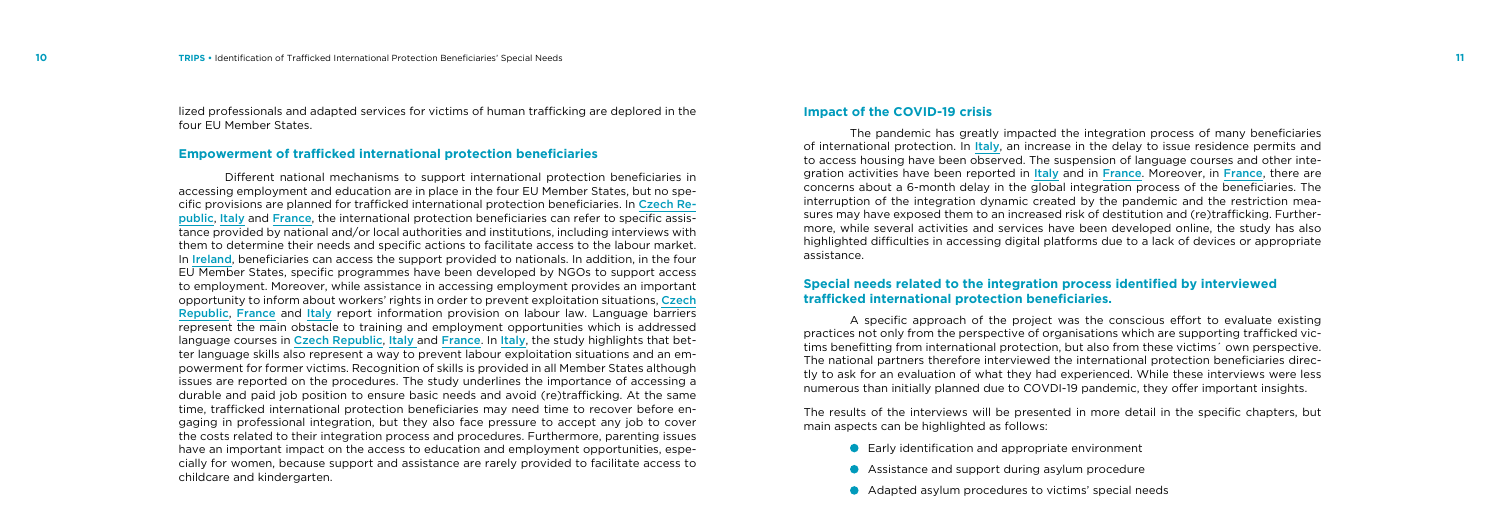- Adequate and dignified reception conditions
- **International protection status alone is not enough**
- **•** Prompt issuance of documents and social rights
- Continuum of social assistance and information provision
- Trained officers in charge of social benefits and adapted procedures
- Access to family reunification
- Reducing delays in finding durable housing solutions
- **C** Ensuring safety for victims
- **•** Financial support to access housing
- Speedy identification of mental health needs
- **Environment of trust**
- Getting information about and offered effective medical care
- Gender-specific medical care
- **Accessing childcare**
- Overcoming the language barriers
- Getting empowered and achieving economic independence
- Safe working environment
- Accessing vocational training courses

# Common Recommendations

*The following recommendations are based on the findings of the TRIPS project for the purpose of which four European countries have studies, namely Czech Republic, France,* 

*Ireland, and Italy.* 

*These recommendations are addressed to the relevant authorities and institutions as well as to policy and legislation makers at national and European levels to who the relevant legal frameworks apply.* 

#### *Disclaimer*

*These recommendations are formulated by the project partners only and do not reflect the views of the European Commission nor the associate partners.*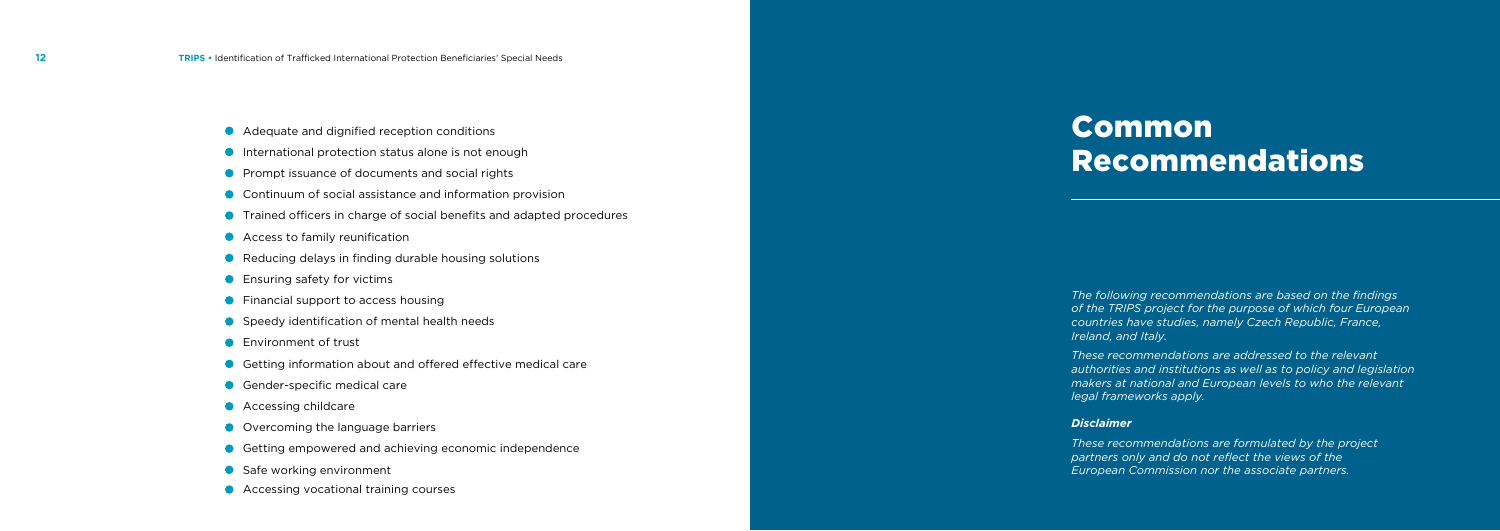# **1. Improve the identification of trafficked international protection beneficiaries thanks to a fostered multi stakeholder cooperation**

- Ensure full implementation of Chapter 7 of the Qualification Directive and its Articles 20(3) and (4) on the specific situation of vulnerable international protection benefi ciaries, including victims of human trafficking, and consider carrying out vulnerability assessment, including on the basis of human trafficking indicators, after international protection is granted to ensure adequate detection of their special needs;
- The European Commission, in consultation with EASO2, UNHCR and relevant civil so ciety organisations, should address detailed guidelines to Member States to improve the identification of trafficked international protection beneficiaries and address their specific situation, as vulnerable persons, with regards to their integration needs ;
- In the European and national action plans and strategies related to human trafficking and integration of beneficiaries of international protection, specific actions to identify trafficked international protection beneficiaries or are at risk of trafficking should be included;
- When the police or another law enforcement agency is responsible for the victim iden tification procedure, they must involve other stakeholders specialised in combating human trafficking in the identification process, especially during interviews with vic tims. The victim must be able to choose that the interview is led by a same-sex officer;
- Elaborate clear, transparent, needs based, gender oriented, and child friendly Stan dard Operation Procedures (SOPs) in collaboration with specialised civil society orga -

nisations, including questions addressing potential human trafficking situations. The SOPs should ensure sufficient time for the interview, appropriate environment and support to potential victims, and should be followed by more detailed questions in case of suspicion of exploitation.

# **2. Introduce a National Referral Mechanism or enhance the existing National Referral Mechanism to ensure appropriate identification and protection of all victims of human trafficking**

- Member States that have not set up a National Referral Mechanism (NRM) should do so immediately and include in it all victims of trafficking, including asylum seekers and beneficiaries of international protection. A clearly defined coordination should be developed between the international protection system and the NRM to improve identification and protection of victims;
- The NRM should be accessible to all victims irrespective of age, gender, form of ex ploitation, and residence status, and cover all stages from initial identification to full integration or reintegration in the country of origin. It should not be linked to a requi rement to cooperate with a criminal investigation and/or prosecution;
- A wide and clearly defined range of actors should be able to refer possible victims of trafficking to the NRM, including civil society organisations;
- Adequate resources must be allocated to the NRM to ensure its implementation and sustainability, including the collection of data and its use to monitor trends and design policy responses.

<sup>2</sup> At the time of writing, the European Asylum Support Office (EASO) is under process to become the European Union Agency for Asylum (EUAA).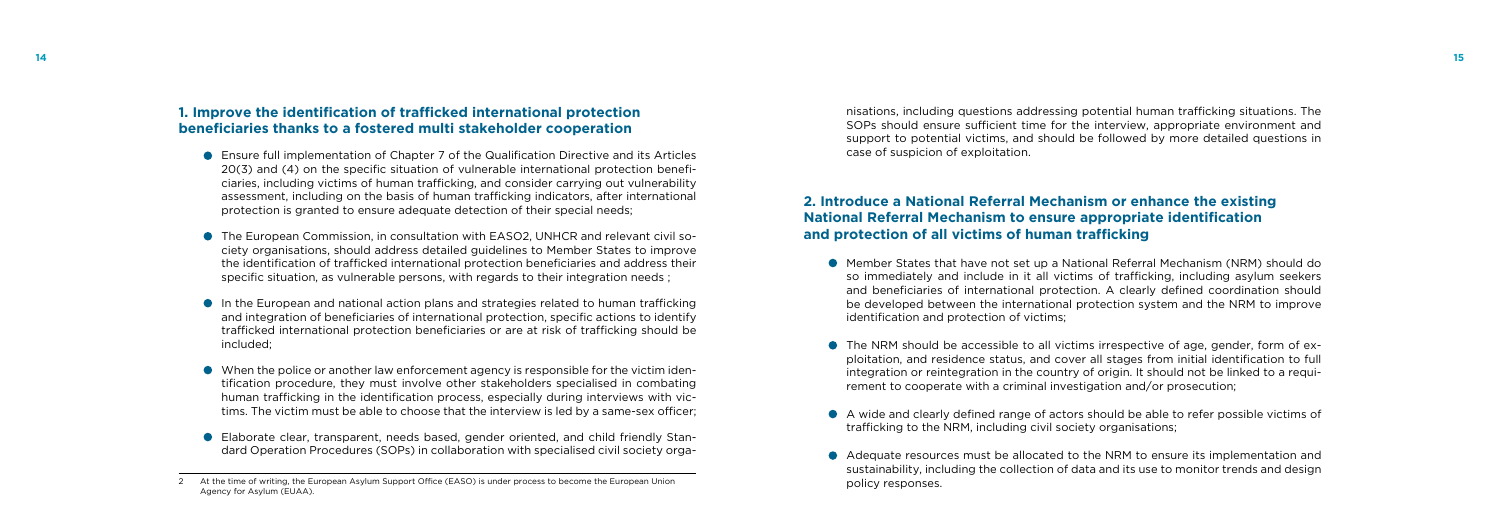#### **3. Reinforce and expand training and capacity building of practitioners**

- Reinforce the training and capacity building of relevant practitioners during the asy lum procedure and after international protection has been granted;
- Organise targeted training adapted to the role and capacities of both non-specia lised and specialised service providers to identify victims of trafficking and address their special needs, including among beneficiaries of international protection (public services providers, integration authorities, police, education and employment prac titioners, medical professionals, local authorities, social workers, cultural mediators, interpreters…);
- For non-specialised service providers, training on the detection of victims of traf ficking and their referral to assistance should be mainstreamed into broader training on gender-based violence and/or intercultural awareness.

## **4. Ensure the monitoring of trafficked international protection beneficiaries' integration**

- Ensure that an independent body collects qualitative and quantitative data through specific reports, as well as provide recommendations to all stakeholders to improve integration mechanisms for trafficked international protection beneficiaries. Victims of human trafficking should be able to report to this independent body;
- The European Commission should launch a study with the support of the EU An ti-Trafficking Coordinator to assess the support provided to trafficked international protection beneficiaries on their integration process and the risk of (re)trafficking;

Improve EASO's monitoring of the implementation of the Qualification Directive, in particular its chapter 7 related to the integration process and Articles 20(3) and 20(4) for vulnerable beneficiaries of international protection, including victims of trafficking.

# **5. Develop tailor-made integration to ensure a continuum of information sharing and care**

- Member States should elaborate a mechanism that guarantees that the outcome of the first assessment under the Reception Conditions Directive is communicated to the competent authorities in charge of applying the rights set out in the recast Qua lification Directive in full respect of the privacy and confidentiality rules;
- Information sharing on the exploitation experience of beneficiaries of international protection who have been trafficked should be facilitated as much as legally possible and in full respect of the privacy and confidentiality rules, as minimum a "vulnerability red flag";
- In the European and national action plans and strategies related to human trafficking and integration of international protection beneficiaries, specific actions to support integration of trafficked international protection beneficiaries or are at risk of traf ficking should be developed or reinforced in close link with actions dedicated to trafficked asylum seekers. Adequate and stable resources must be allocated to these actions to ensure continuum of care;
- Carry out a mapping of available support for integration of trafficked international protection beneficiaries and ensure appropriate dissemination of relevant informa tion to practitioners and beneficiaries;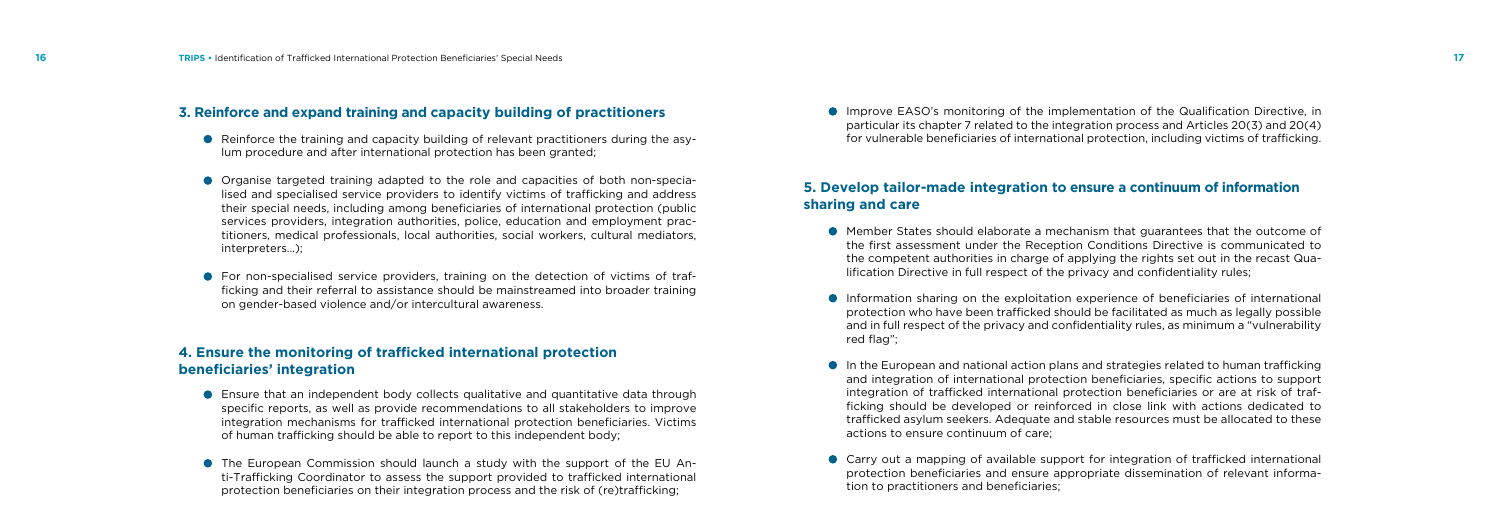- All practitioners who are in contact with beneficiaries of international protection should proactively provide them with relevant information on available support adapted to their special needs to ensure a two-way information sharing;
- Improve case management support through multi stakeholder cooperation.

# **6. Elaborate a clear, transparent and needs-based national integration system including a trained adviser in charge of access to service providers**

- This system should include regular meetings and monitoring of the integration pro cess and the trafficked international protection beneficiaries' situations and be in contact with social workers and administrative authorities to ensure continuity of care and information;
- Enhance access to social rights, including right to education, work, housing, social welfare, and healthcare, and address obstacles in issuing residence permit and/or civil documentation required to access social benefits, especially for vulnerable internatio nal protection beneficiaries;
- Ensure the availability of medical and psychological assistance adapted to trafficked international protection beneficiaries, and provide information of the available ser vices;
- The European Commission should elaborate common guidelines for this system to provide a common and harmonised framework to Member States.

# **7. Ensure access to specialised shelters and develop durable and appropriate housing**

- Develop long-term accommodation solutions, including specialised services for traf ficked international protection beneficiaries with dedicated services such as psycho logical support, social and legal assistance, and trained cultural mediators;
- Enhance the possibility to be accommodated in small centres or apartments in and improve support in accessing to independent and affordable housing according the trafficked international protection beneficiaries' needs especially with regards to risk of (re)trafficking;
- Improve the involvement of civil society in planning future EU projects in order to make them understand the role and importance of durable housing;
- Improve practices and knowledge sharing at European level with the support of Eu ropean Commission, EU Anti-Trafficking Coordinator and EASO to properly respond to the specific reception needs of the target group.

# **8. Guarantee support for family unity, especially for trafficked women with children**

- Remove obstacles to family reunification at an early stage and remove gaps in the legislation to ensure full and facilitated access to family unity for all beneficiaries of international protection;
- Consider the particular vulnerability of children and their needs in the family reunifica tion procedure, especially in case of threats against children in the country of origin;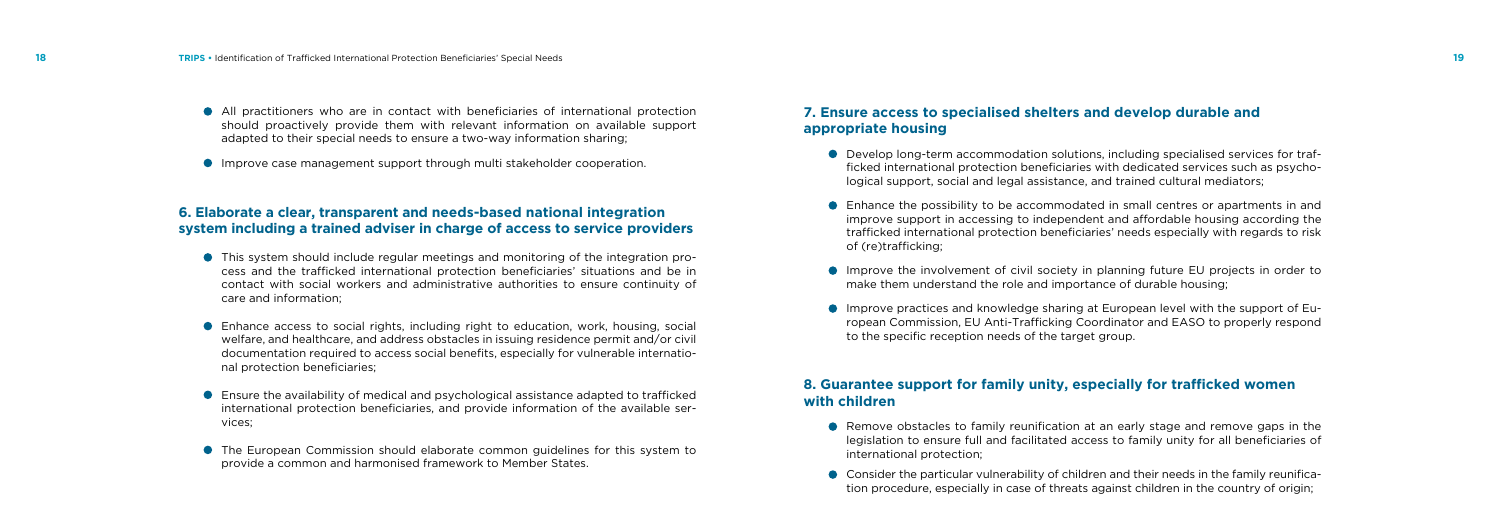- Enhance financial support for guaranteeing family reunification;
- Provide specific services for parenting issues and child care at the accommodation centres and after trafficked international protection beneficiaries left accommodation centres, especially for trafficked women with children;
- Enhance the possibility for single parents who are trafficked international protection beneficiaries to be supported in the care of their children during their stay at accommodation centres in order to facilitate their independence and ensure their socialisation;
- Elaborate specific support programmes for trafficked women with children in accessing labour market, including kinder garden services, specific training and gender-oriented support for women to access labour.

## **9. Empowering trafficked international protection beneficiaries through education and employment based on their special needs**

- Address the special needs related to the employment and education of trafficked international protection beneficiaries, in cooperation with them and with relevant stakeholders to enhance access to competitive job opportunities in safe working environments and avoid (re)trafficking;
- Consider the importance to provide time for recovering before getting trafficked international protection beneficiaries engaged in professional integration which may require an appropriate medical and psychological support. Create an environment
- Set up, or in case of they already exist, strengthen clear and effective mechanisms to detect vulnerabilities and special needs, including of victims of human trafficking, at each stage of the asylum process, and ensure there are trained professionals to carry out this assessment;
- Effectively apply the necessary procedural safeguards to victims of trafficking who are seeking asylum foreseen in the Common European Asylum System including the Asylum Procedures Directives and the Dublin Regulation;

where trafficked international protection beneficiaries do not feel forced to work or to perform a specific job as a part of the integration program and ensure that they feel free to leave a current job if they feel unsafe;

- Facilitate and enhance access to language training, at the earliest stage including during the asylum process;
- Expand partnerships with vocational training providers, private employers and trade unions to address the special needs of trafficked international protection beneficiaries;
- Ensure the provision of information on workers' rights and duties to prevent any risk of (re)trafficking;
- Reinforce collaboration with Trade Unions and private businesses on preventing and addressing labour exploitation;

# **10. Following the TRACKS project's recommendations, consider the impact of the asylum process on integration perspectives, in particular for victims of human trafficking**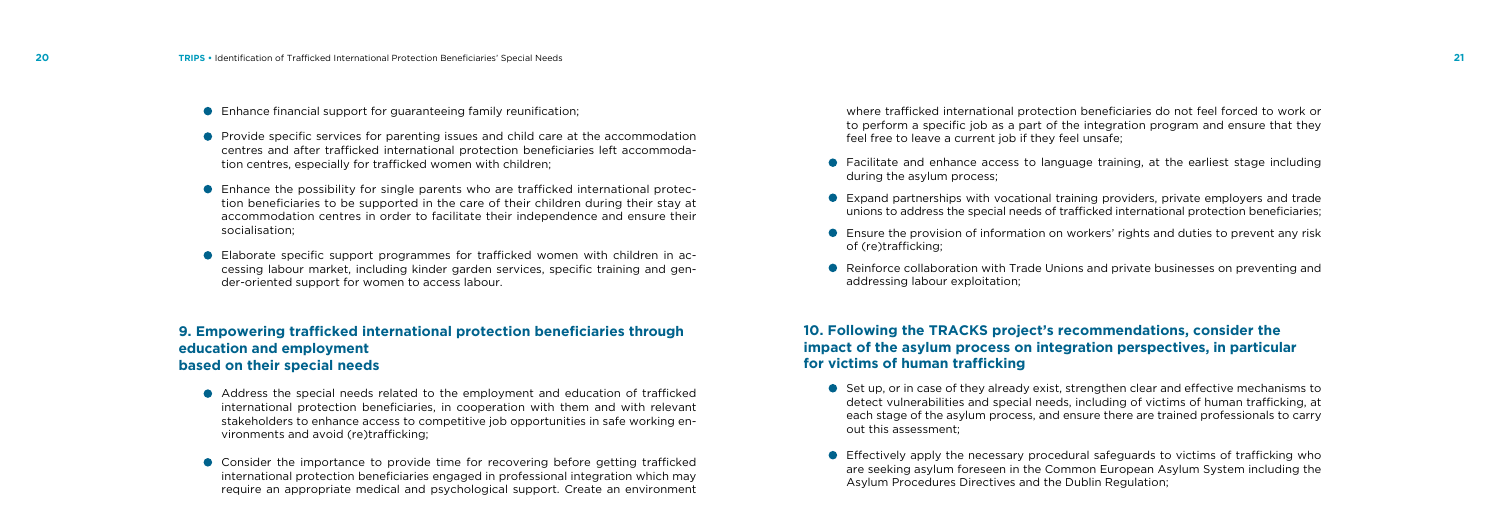#### **Published by Forum réfugiés-Cosi 09-2021**

Photo crédits : © Alex Linch - iStock Graphic design and layout : m.glavanovic@orange.fr Printed in France, on FSC paper that meets environmental standards.

- After an individual examination of each case, apply the discretionary clause (Article 17(1)) to victims of trafficking under the Dublin Regulation to avoid transfer to a Member State where they had been or may be exploited or where no sustainable victim protection is available;
- Provide appropriate reception conditions meeting the special needs of victims of trafficking who are seeking asylum, as foreseen by the Recast Reception Directive in combination with the Anti-Trafficking Directive, the Council of Europe Convention on Action against Trafficking in Human Beings and the Palermo Protocol to Prevent, Suppress, and Punish Trafficking in Persons Especially Women and Children;
- $\bullet$  Initiate at the earliest stage possible, including during the asylum procedure, the integration activities, as language courses, to facilitate long term inclusion and recovery.